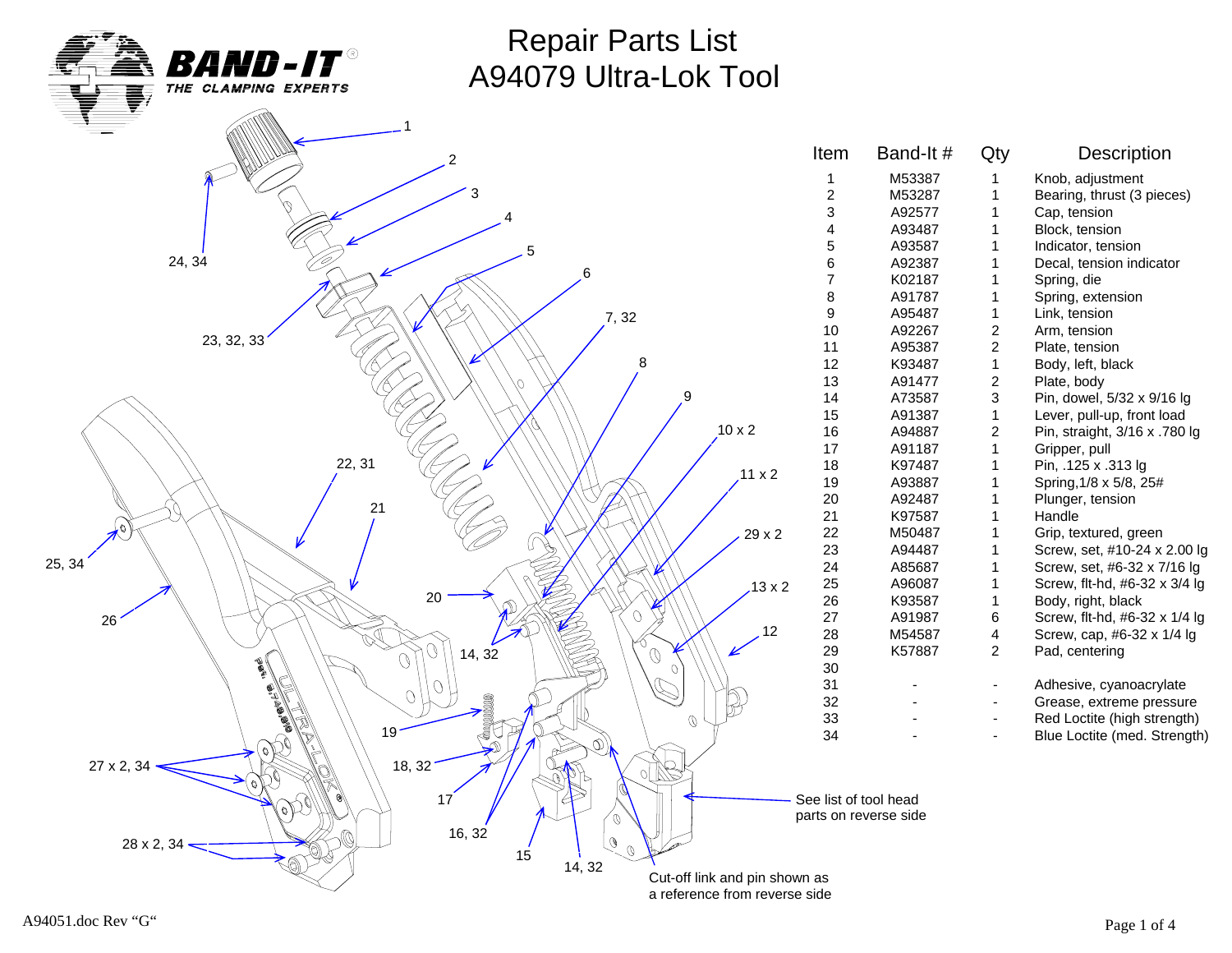

### Repair Parts List A94079 Ultra-Lok Tool



| ltem | Band-It# |   | Description                      |
|------|----------|---|----------------------------------|
| 35   | A92177   |   | Link, cut-off                    |
| 36   | A94987   | 2 | Lever, cut-off                   |
| 37   | A94687   | 1 | Pin, straight, 1/8 x 3/16 lg     |
| 38   | M01887   | 2 | Pin, dowel, 1/8 x 7/16 lg        |
| 39   | A92987   | 1 | Knife, Ultra-Lok                 |
| 40   | A94187   | 2 | Cover, head                      |
| 41   | A93977   |   | Pin, Groove, 1/8 x 9/16 lg       |
| 42   | A92677   |   | Tool head                        |
| 43   | A92787   |   | Blade, Ultra-Lok                 |
| 44   | C09587   |   | Spring, 1/8 x 1/2, 13#           |
| 45   | A84487   |   | Pin, dowel, 1/8 x 1/2 lg         |
| 46   | A91287   |   | Gripper, hold                    |
| 47   | A90987   |   | Pin, spiral, $1/8 \times 1/2$ lg |
| 48   |          |   | Grease, extreme pressure         |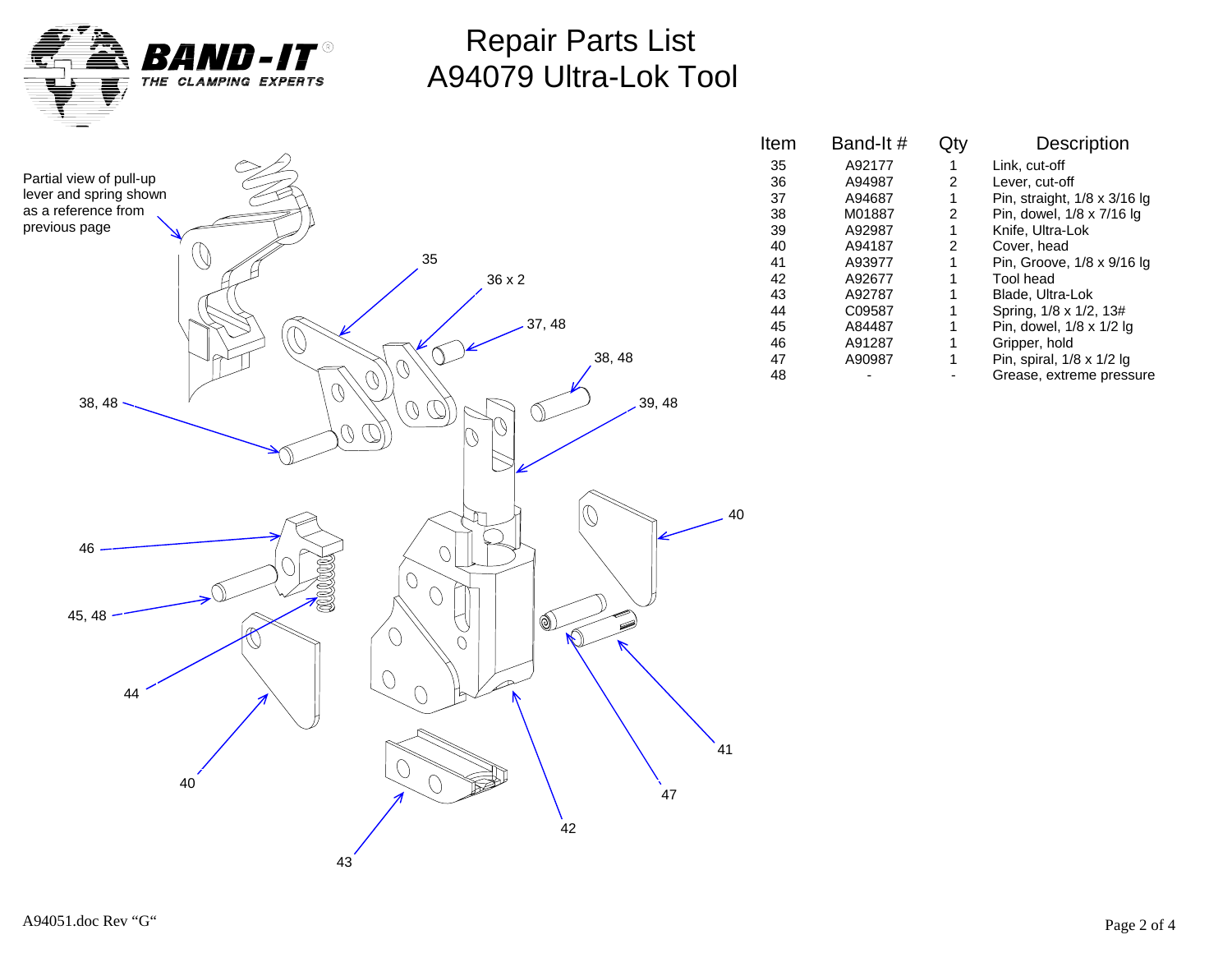

# Operating Instructions A94079 Ultra-Lok Tool

### *Warning:*

Always wear safety glasses when operating hand tool.

#### *Instructions:*

- 1. Turn tension adjustment knob until desired tension setting is displayed in tension indicator window. Space between numbers counts as one-half setting. See step 6.
- 2. Extend handle open to release gripping mechanism and insert clamp tail into tool through front load entry.
- 3. Squeeze handle repeatedly to tighten band around object. Be sure to release handle completely to use full pull-up stroke of tool. Buckle must be secure against the tool head. Once the preset tension has been reached, the handle will no longer release completely.
- 4. To cut-off excess clamp tail, squeeze handle one last time. Once the band is cut, the handle must be released to separate the tool from the clamp.
- 5. The tool must be reset by extending the handle out until it snaps into place. The tool will be ready to apply the next clamp.

#### 6. Tension Setting Range:

| .250 Smooth I.D. Ultra-Lok        | $0 - 8$ |
|-----------------------------------|---------|
| .250 Smooth I.D. Tie-Lok          | $0 - 8$ |
| .250 Smooth I.D. Jr. single-wrap  | $0 - 8$ |
| .250 BAND-IT Band and A201 Buckle | $0 - 8$ |
|                                   |         |